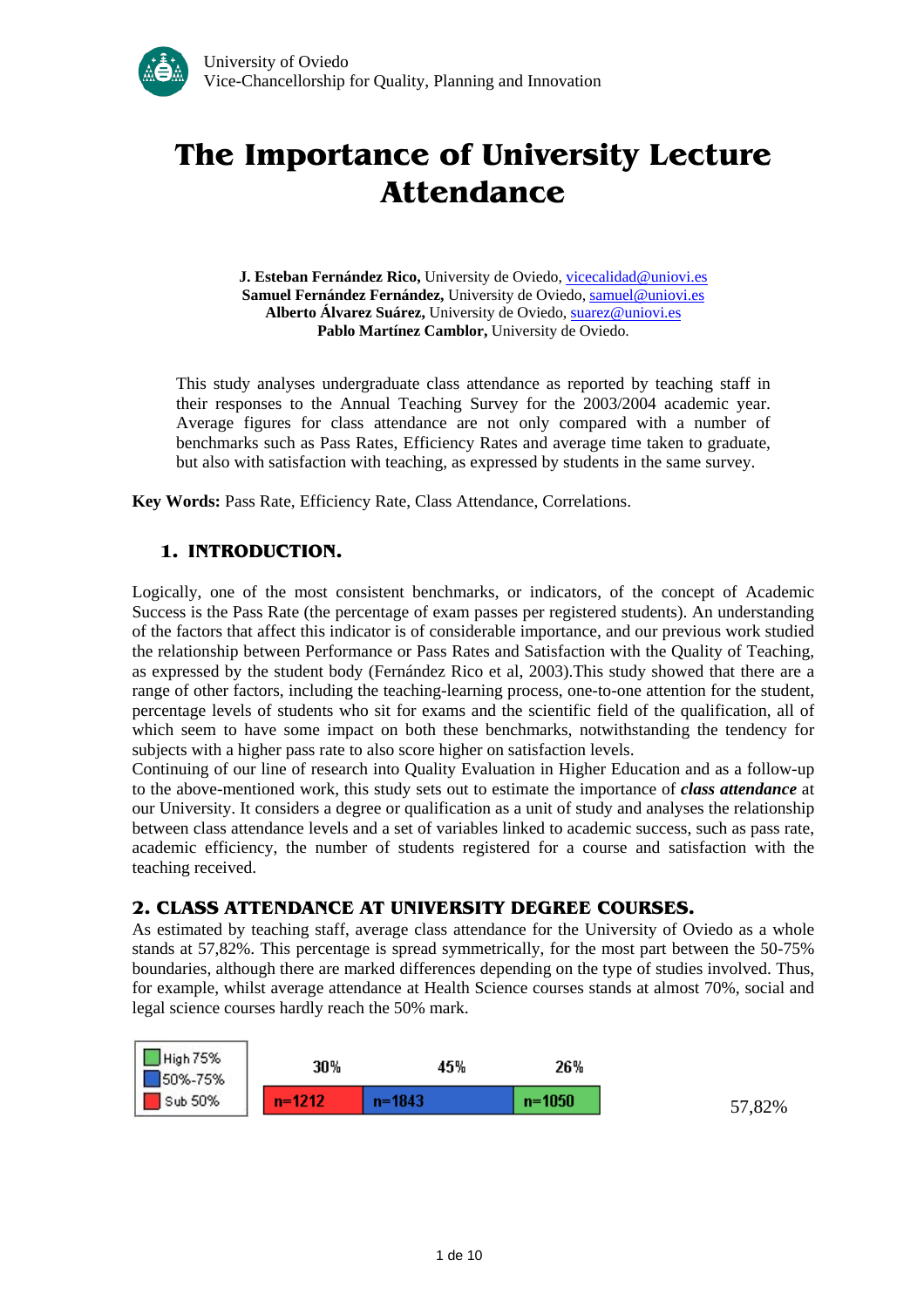

# **Distribution according to courses**

## **Distribution across courses.**

One of the most frequently held beliefs in university circles is that class attendance at first year courses is lower than for final year courses. However, the figures shown here seem to belie such a belief. Overall, the expected tendency towards 'more attendance the higher the level of the course' is confirmed. The norm is vindicated, for example, in Experimental Sciences courses. However, in Social and Legal Sciences, lowest attendance occurs in the fifth year of the course, and in Health Sciences, first year students head attendance figures. The final courses in Humanities are more poorly attended than the two earlier years of the same courses, and in technical degree courses attendance increases over the first three years, falls off in the fourth year, and peaks again in the sixth year of the course

| Course         | Average | <b>Standard</b><br>Deviation (S.D.) | N    |
|----------------|---------|-------------------------------------|------|
| 1 <sup>0</sup> | 57,07   | 12,07                               | 1023 |
| $2^{\circ}$    | 56,49   | 12,61                               | 933  |
| 3 <sup>0</sup> | 58,84   | 11,17                               | 782  |
| $4^{\circ}$    | 60,62   | 11,81                               | 501  |
| $5^{\circ}$    | 62,20   | 14,50                               | 330  |
| $6^{\circ}$    | 68,64   | 8.98                                | 61   |
| Core           | 58,33   | 14.43                               | 6    |
| Optative       | 62,81   | 12,08                               | 333  |
| <b>Total</b>   | 59,12   | 12,30                               | 4103 |

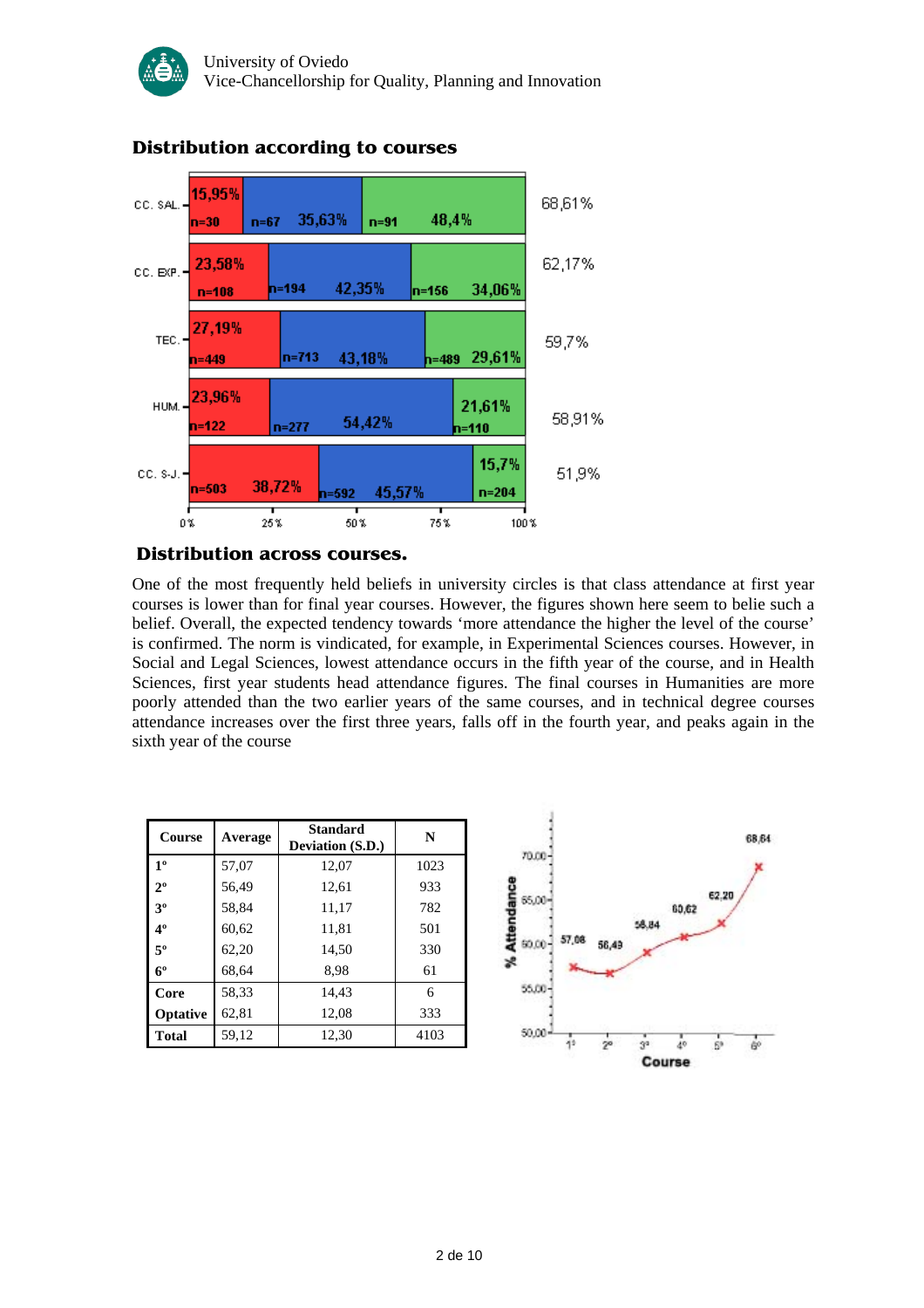

#### **EXPERIMENTAL SCIENCES**

| Course         | Average | S.D.  | N   |
|----------------|---------|-------|-----|
| 1 <sup>0</sup> | 57,67   | 7,23  | 110 |
| $2^{\circ}$    | 55,57   | 11,66 | 125 |
| 3 <sup>0</sup> | 59,32   | 7,90  | 93  |
| $4^{\circ}$    | 71,98   | 7,95  | 113 |
| 5°             | 81,64   | 8,28  | 42  |
| Optative       | 63,98   | 9.58  | 26  |
| <b>Total</b>   | 63,15   | 11,29 | 518 |

#### **SOCIAL AND LEGAL SCIENCES**

| <b>Course</b>   | Average | S.D.  | N    |
|-----------------|---------|-------|------|
| 1 <sup>0</sup>  | 53,41   | 11,89 | 289  |
| $2^{\circ}$     | 53,00   | 11,28 | 261  |
| 3 <sup>0</sup>  | 55,30   | 11,87 | 224  |
| $4^{\circ}$     | 56,10   | 10,84 | 124  |
| $5^{\circ}$     | 48,75   | 4,91  | 60   |
| <b>Optative</b> | 59,59   | 12,66 | 145  |
| Total           | 55,05   | 11,65 | 1157 |

#### **HEALTH SCIENCES**

| <b>Course</b>  | Average | S.D.  | N                             |
|----------------|---------|-------|-------------------------------|
| 1 <sup>0</sup> | 78,75   | 8,67  | 39                            |
| $2^{\circ}$    | 67,85   | 14,89 | 34                            |
| 3 <sup>o</sup> | 59,98   | 11,70 | 38                            |
| 4 <sup>0</sup> | 67,53   | 14,30 | 25                            |
| $5^{\circ}$    | 71,11   | 12,44 | 31                            |
| $6^{\circ}$    | 75,00   |       | $\mathfrak{D}_{\mathfrak{p}}$ |
| Optative       | 63,75   | 10,50 | 15                            |
| <b>Total</b>   | 68,79   | 12,15 | 188                           |

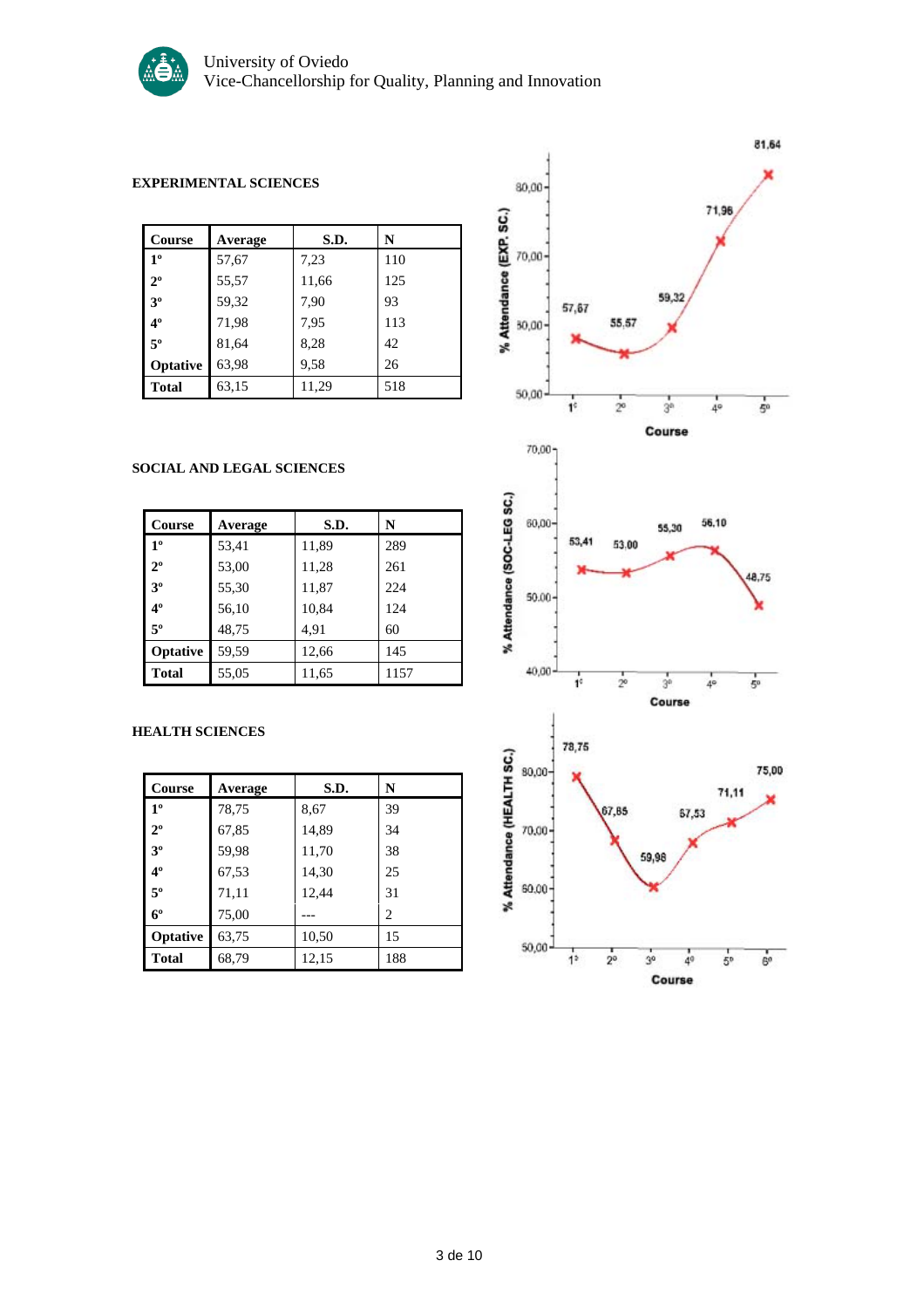

#### **HUMANITIES**

| Course         | Average | S.D.  | N   |
|----------------|---------|-------|-----|
| 1 <sup>o</sup> | 55,34   | 8,55  | 85  |
| $2^{\circ}$    | 60,00   | 14,83 | 75  |
| 3 <sup>o</sup> | 61,16   | 15,61 | 63  |
| $4^{\circ}$    | 57,38   | 8,70  | 86  |
| $5^{\circ}$    | 57,14   | 15,98 | 72  |
| Core           | 62,50   | 17,67 | 2   |
| Optative       | 59,44   | 10,15 | 85  |
| Total          | 58,52   | 12,28 | 509 |

#### **TECHNICAL STUDIES**

| Course         | Average | S.D.  | N    |
|----------------|---------|-------|------|
| 1 <sup>0</sup> | 55,49   | 10,36 | 500  |
| $2^{\circ}$    | 56,03   | 12,09 | 438  |
| 30             | 60,91   | 8,64  | 364  |
| $4^{\circ}$    | 58,04   | 14,08 | 153  |
| $5^{\circ}$    | 66,24   | 5,09  | 125  |
| $6^{\circ}$    | 62,28   |       | 59   |
| Core           | 50,00   |       | 30   |
| Optative       | 70,26   | 12,72 | 62   |
| <b>Total</b>   | 59,34   | 11,55 | 1731 |

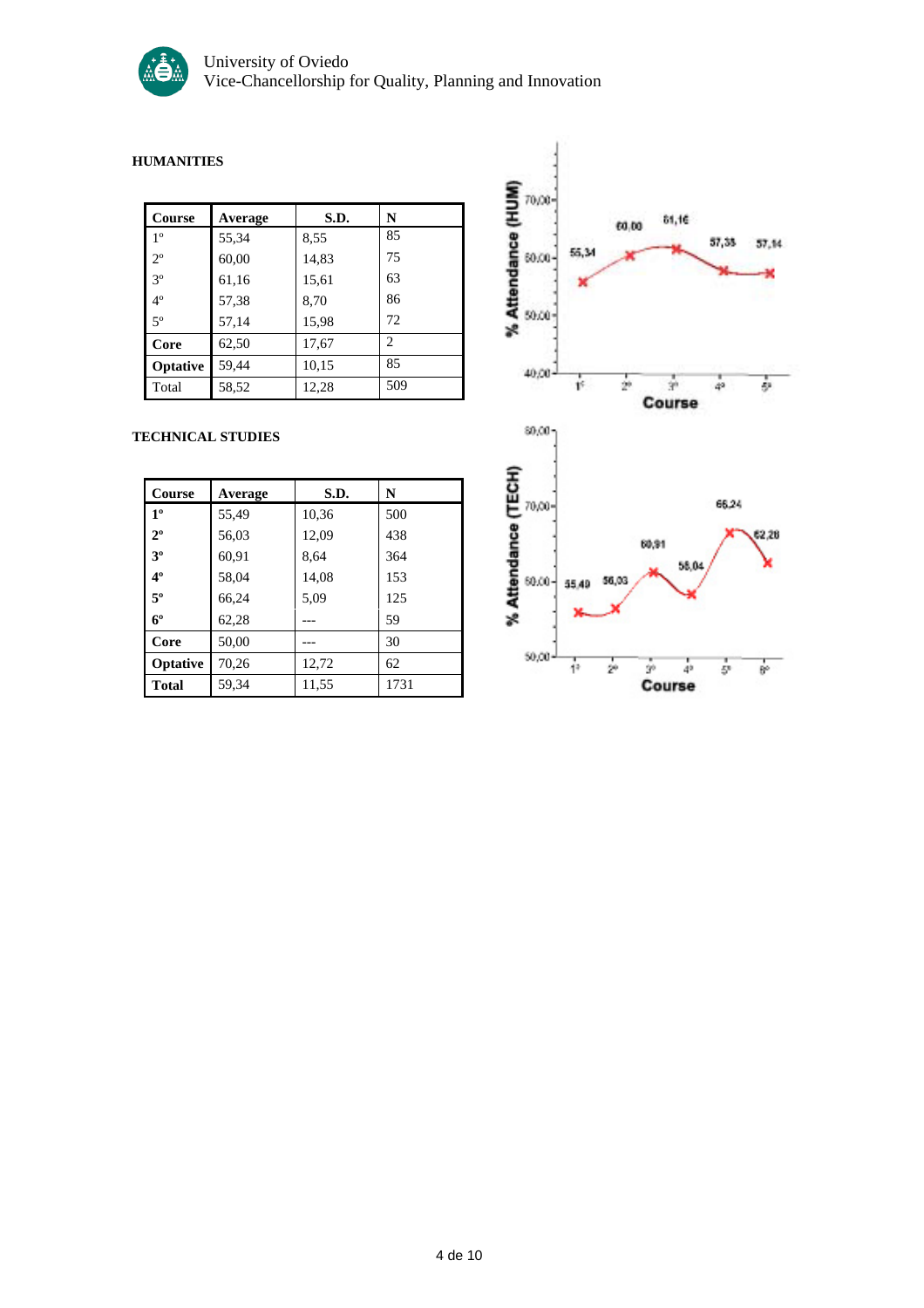

## **3. ATTENDANCE AND ACADEMIC PERFORMANCE**

The class attendance histogram suggests that academic courses fall into one of four categories: less than 50% attendance, attendance in the 50% to 60% range, the 60% to 70% attendance band, and courses where attendance tops the 70% mark.



A comparison of Class Attendance, Performance Rates and Efficiency Rates (Biegel, S., 2000, Martins y Walker, 2005)) highlights the fact that the less well attended courses are also those in which pass rates and efficiency rates are lower, in which larger numbers of students are registered, and in which the qualifications required to get onto the course are also lower. No course with a sub-50% class attendance rate sets course entry qualification requirements. Similarly, percentages of students studying their first option are lower, whilst time taken to complete the academic year is higher as is average course duration. No clear patterns emerge for the Satisfaction, Drop Out and Graduation variables.

| $\frac{0}{0}$<br><b>Attendance</b> |         | <b>STUDENTS</b><br><b>REGISTERED</b> | <b>ENTRY</b><br><b>REQUIREMENTS</b> | <b>FIRST</b><br><b>OPTION</b><br><b>PERCENT</b> | <b>PASS RATE</b> |
|------------------------------------|---------|--------------------------------------|-------------------------------------|-------------------------------------------------|------------------|
| (0, 50]                            | Average | 819                                  | ---                                 | $---$                                           | 45,10            |
|                                    | S.D.    | 997,6                                | ---                                 | $- - -$                                         | 5,51             |
|                                    | Average | 449                                  | 5,97                                | 66,13                                           | 53,15            |
| [50, 60)                           | S.D.    | 248,3                                | 1,04                                | 21,20                                           | 10,41            |
| (60, 70]                           | Average | 403                                  | 6,14                                | 73.30                                           | 65,29            |
|                                    | S.D.    | 368,9                                | .93                                 | 12,32                                           | 11,18            |
|                                    | Average | 155                                  | 7,72                                | 84,40                                           | 75,39            |
| (70, 100]                          | S.D.    | 99.3                                 | .62                                 | 6.98                                            | 13,12            |
| <b>Total</b>                       | Average | 475                                  | 6.3                                 | 72,04                                           | 57,30            |
|                                    | S.D.    | 506,7                                | 1,09                                | 16,79                                           | 13,41            |

#### **AVERAGE VALUES PER GROUP**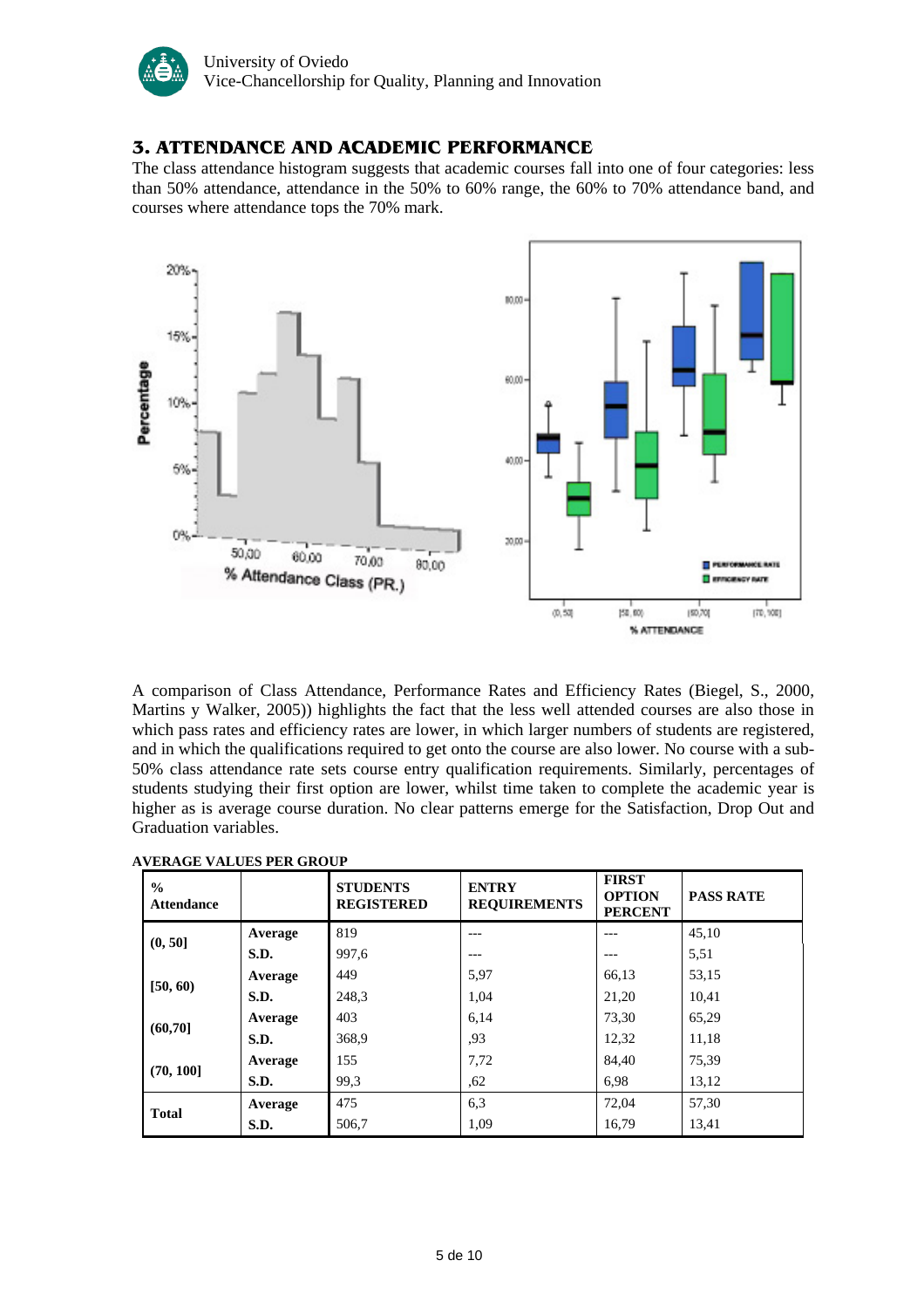

| $\frac{0}{0}$<br><b>Attendance</b> |            | <b>EFFICIENCY</b><br><b>RATE</b> | <b>GRADUATION</b><br><b>RATE</b> | <b>DROP</b><br><b>OUT</b><br><b>RATE</b> | <b>SATISFACTION</b> |
|------------------------------------|------------|----------------------------------|----------------------------------|------------------------------------------|---------------------|
| (0, 50]                            | Average    | 30,57                            | 8,10                             | 8,42                                     | 7,24                |
|                                    | S.D.       | 6.93                             | 5,49                             | 3,14                                     | ,36                 |
|                                    | Average    | 39.90                            | 10.59                            | 10,45                                    | 6,95                |
| [50, 60]                           | S.D.       | 11,77                            | 12,37                            | 4,45                                     | ,51                 |
|                                    | Average    | 52,32                            | 19,94                            | 8,56                                     | 7,15                |
| (60, 70]                           | S.D.       | 13,85                            | 20,92                            | 3,73                                     | ,40                 |
| (70, 100]                          | Average    | 69,09                            | 18,87                            | 8,38                                     | 6,89                |
|                                    | S.D.       | 16,02                            | 3,33                             | 5,14                                     | ,64                 |
| <b>Total</b>                       | Average    | 44,46                            | 13,60                            | 9,34                                     | 7,06                |
|                                    | <b>S.D</b> | 15,87                            | 15,28                            | 4,11                                     | ,47                 |

An analysis of attendance according to courses (c.f. appendix) indicates that there is a strong correlation between Class Attendance Percentages, Pass Rates and Efficiency (Pearson Correlation Coefficients of 0,678 y 0.698 respectively), and good correlations between Drop Out rates and Graduation Rates (Pearson Correlation Coefficients of -0.107 and 0.334 respectively). Another noteworthy conclusion is that Class Attendance correlates more with Efficiency than with Pass Rate, which indicates that class attendance is more related to the time needed to pass a subject, than with passing the subject *per se*.



When Class Attendance percentages are compared with student registration numbers, subjects with higher class attendance rates are those in which fewer students and registered, as well as also being those with high Satisfaction levels, although differences are small.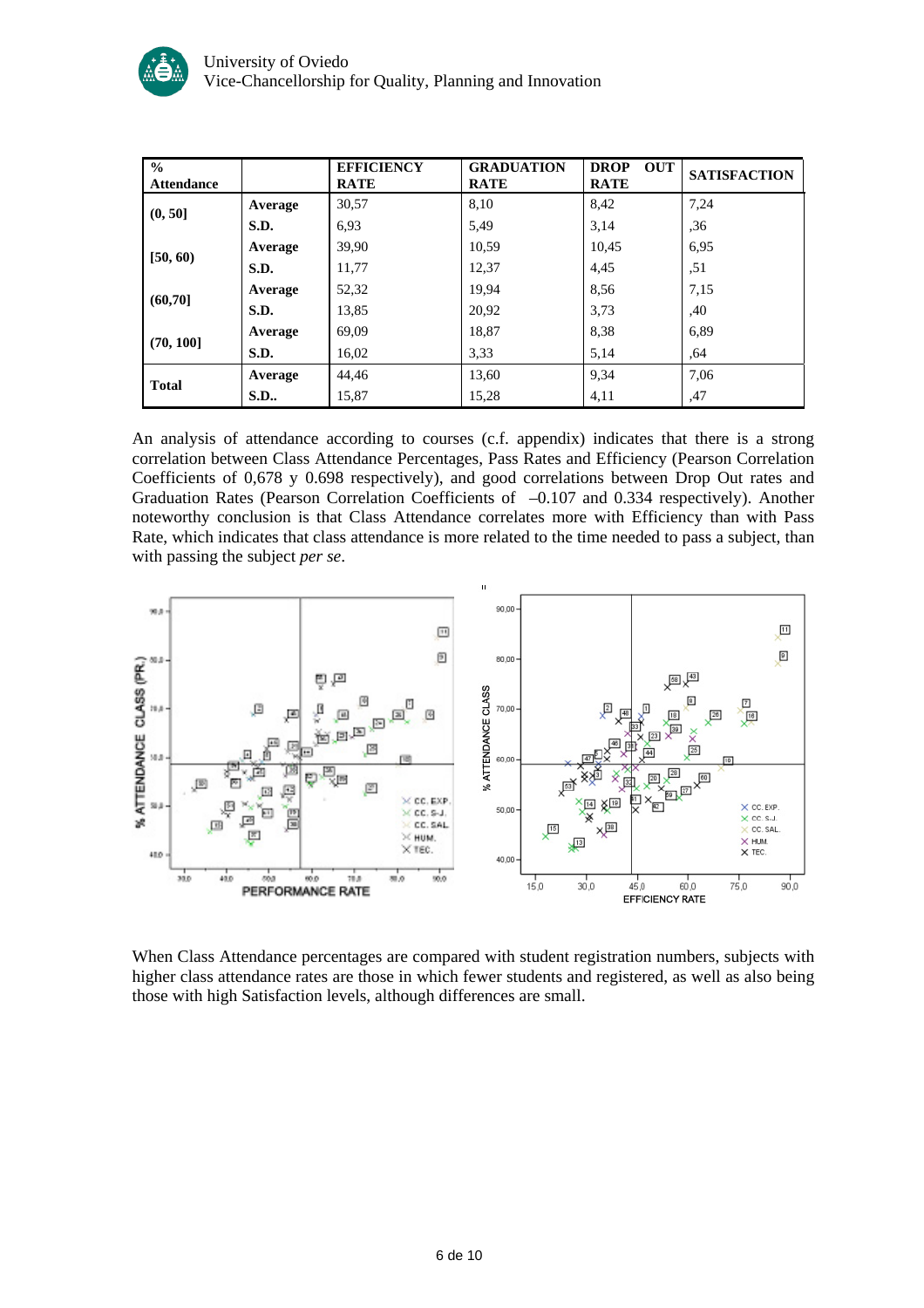



# **4. CONCLUSIONS**

This University of Oviedo study on its students' class attendance and the link with key indicators or benchmarks highlights two results:

- 1. According to lecturer estimates, slightly over half of the students regularly attend class at our university. There is a 16% higher attendance level for Health Sciences compared to Social and Legal Studies, and attendance is 10% higher on average for later course years compared to attendance during initial years of courses. Similar results were recorded by Romer (1993), where there is also a discussion of their repercussions. .
- 2. An explanation of the phenomenon may lie in beliefs about course quality both before entering university and upon finishing. In this respect, class attendance is consistently lower for subjects with lower Efficiency and Pass Rates (scores of 0,70 and 0,68, respectively), extended time taken to graduate, (-0,41) and lower graduation levels (0,33). It is also linked to student numbers registered for the course (-0,31) and course entry requirements (Wheat, 1998).

## **5. BIBLIOGRAPHY**

Biegel, S. (2000) *The Interface between Attendance, Academic Achievement and Equal Educational Opportunity*. State of California Report.

Fernández-Rico, E., Fernández Fernández, S., Álvarez, A., Martínez Camblor, P.(2003) "*Academic Sucess and Students Satisfaction."* 6th "Toulon-Verona" Quality Conference. Oviedo.

Martins, P. and Walker, I. (2005) *University Classes and Student Achievement*. Workshop on Education and Training. Mannheim. Proceedings.

Romer, Ch. (1993) *Do students go to class? Should they?.* Journal of Economic Perspectives, 7, 167-74Wheat, I, David Jr. (1998) *Raising Student Attendance. Some Low-Cost Strategies*. Thomas Jefferson Foundation.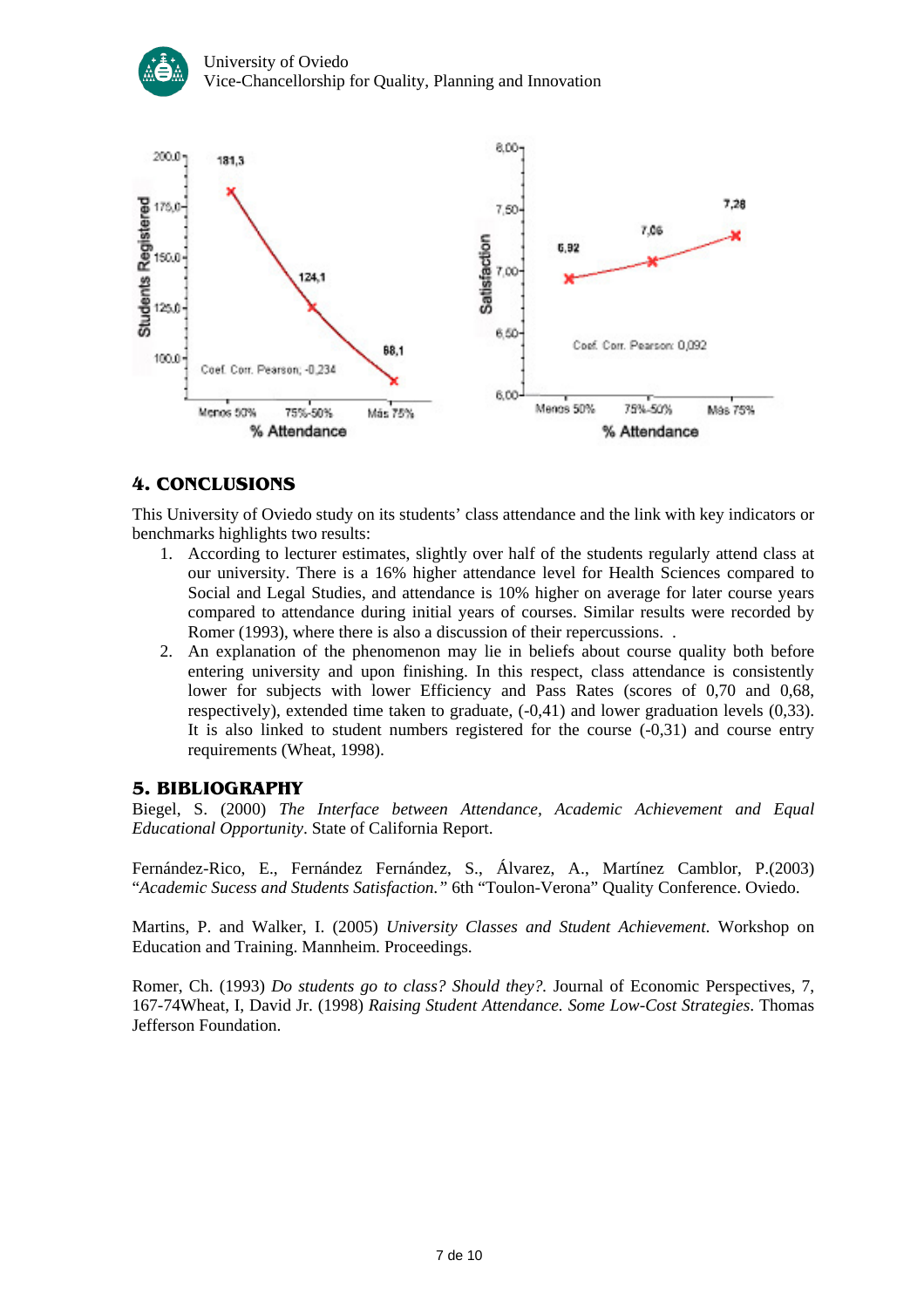# **6. APPENDIXES**

## **6.1. ATTENDANCE, PASS RATE AND EFFICIENCY PER QUALIFICATION.**

| ID | <b>OUALIFICATION</b>                                                                       | %<br><b>CLASS</b><br><b>ATTENDANCE)</b> | <b>EFFICIENCY</b><br><b>RATE</b> |
|----|--------------------------------------------------------------------------------------------|-----------------------------------------|----------------------------------|
| 13 | DIPLOMA IN BUSINESS STUDIES (OVIEDO)                                                       | 42,03                                   | 25,69                            |
| 17 | <b>DIPLOMA IN LABOUR RELATIONS</b>                                                         | 42,28                                   | 26,82                            |
| 37 | <b>GRADUATE IN LAW</b>                                                                     | 42,77                                   | 25,73                            |
| 15 | DIPLOMA IN PUBLIC MANAGEMENT AND 44,68<br><b>ADMINISTRATION (OVIEDO)</b>                   |                                         | 17,93                            |
| 38 | <b>GRADUATE IN PHILOSOPHY</b>                                                              | 45,00                                   | 35,23                            |
| 49 | <b>MINING ENGINEER: MINES MANAGEMENT 45,83</b>                                             |                                         | 33,89                            |
| 50 | <b>MINING ENGINEER:</b><br><b>ELECTROMECHANICAL MINING</b><br><b>INSTALLATIONS</b>         | 48.02                                   | 30,61                            |
| 51 | MINING ENGINEER: MINERALURGY AND 18,75<br><b>METALLURGY.</b>                               |                                         | 30.94                            |
| 14 | DIPLOMA IN PUBLIC MANAGEMENT AND 19,60<br><b>ADMINISTRATION (GIJÓN)</b>                    |                                         | 28,78                            |
| 19 | <b>GRADUATE</b><br>IN<br><b>BUSINESS</b> <sub>49,88</sub><br>ADMINISTRATION AND MANAGEMENT |                                         | 36,24                            |
| 41 | DIPLOMA IN NAVAL MACHINERY                                                                 | 50,00                                   | 44,41                            |
| 52 | MINING ENGINEER: MINE BORING AND<br><b>PROSPECTING</b>                                     | 50,32                                   | 35,21                            |
| 64 | <b>GRADUATE IN MERCHANT NAVY STUDIES</b>                                                   | 51,32                                   | 35,35                            |
| 12 | DIPLOMA IN BUSINESS STUDIES (GLJÓN)                                                        | 51,63                                   | 27,8                             |
| 42 | DIPLOMA IN MARITIME NAVIGATION                                                             | 51,97                                   | 48,32                            |
| 27 | <b>TEACHING: MUSIC EDUCATION</b>                                                           | 52,34                                   | 57,22                            |
| 53 | TECH. ENG, IN MANAGEMENT IT. (GIJÓN)                                                       | 53,23                                   | 22,63                            |
| 32 | <b>GRADUATE IN HISPANIC PHILOLOGY</b>                                                      | 54,06                                   | 40,47                            |
| 59 | <b>COMPUTING ENGINEER</b>                                                                  | 54,25                                   | 52,07                            |
| 29 | TEACHING: FOREIGN LANGUAGES                                                                | 54,29                                   | 44,67                            |
| 20 | GRADUATE IN EN WORK SCIENCE                                                                | 54,74                                   | 47,89                            |
| 60 | <b>GEOLOGY ENGINEER</b>                                                                    | 54,91                                   | 62,64                            |
| 3  | <b>GRADUATE IN GEOLOGY</b>                                                                 | 55,47                                   | 31,65                            |
| 45 | TECHNICAL ENGINEER ELECTRICITY                                                             | 55,61                                   | 26,17                            |
| 28 | TEACHING: PRIMARY SCHOOL                                                                   | 55,83                                   | 53,62                            |
| 56 | TECHNICAL ENGINEER IN IT. SYSTEMS 56,14<br>(OVIEDO)                                        |                                         | 29,43                            |
| 35 | <b>GRADUATE IN THE HISTORY OF ART</b>                                                      | 56,15                                   | 38,53                            |
| 55 | TECHNICAL ENGINEER IN IT. SYSTEMS<br>(GIJÓN)<br>TECHNICAL.<br>IT.<br><b>ENGINEER</b>       | 56,78                                   | 31,8                             |
| 54 | IN<br><b>MANAGEMENT (OVIEDO)</b>                                                           | 57,00                                   | 29,43                            |
| 21 | <b>GRADUATE IN ECONOMY</b>                                                                 | 57,20                                   | 38,89                            |
| 22 | GRADUATE IN PEDAGOGY                                                                       | 57,95                                   | 42,16                            |
| 57 | TECHNICAL ENGINEER IN TOPOGRAPHY                                                           | 57,98                                   | 33,27                            |
| 10 | <b>GRADUATE IN MEDICINE</b>                                                                | 58,26                                   | 69,58                            |
| 40 | <b>GRADUATE IN HISTORY</b>                                                                 | 58,33                                   | 44,41                            |
| 30 | <b>GRADUATE IN CLASSICAL PHILOLOGY.</b>                                                    | 58,46                                   | 41,31                            |
| 47 | <b>TECHNICAL ENGINEER: MECHANICS</b>                                                       | 58,65                                   | 28,3                             |
| 5  | <b>GRADUATE IN CHEMISTRY</b>                                                               | 59,08                                   | 33,46                            |
| 4  | <b>GRADUATE IN MATHEMATICS</b>                                                             | 59,21                                   | 24,63                            |
| 44 | <b>TECHNICAL</b><br><b>ENGINEER:</b><br><b>FORESTRY</b><br><b>MANAGEMENT</b>               | 59,88                                   | 46,36                            |
| 62 | <b>MINING ENGINEER</b>                                                                     | 60,11                                   | 36,13                            |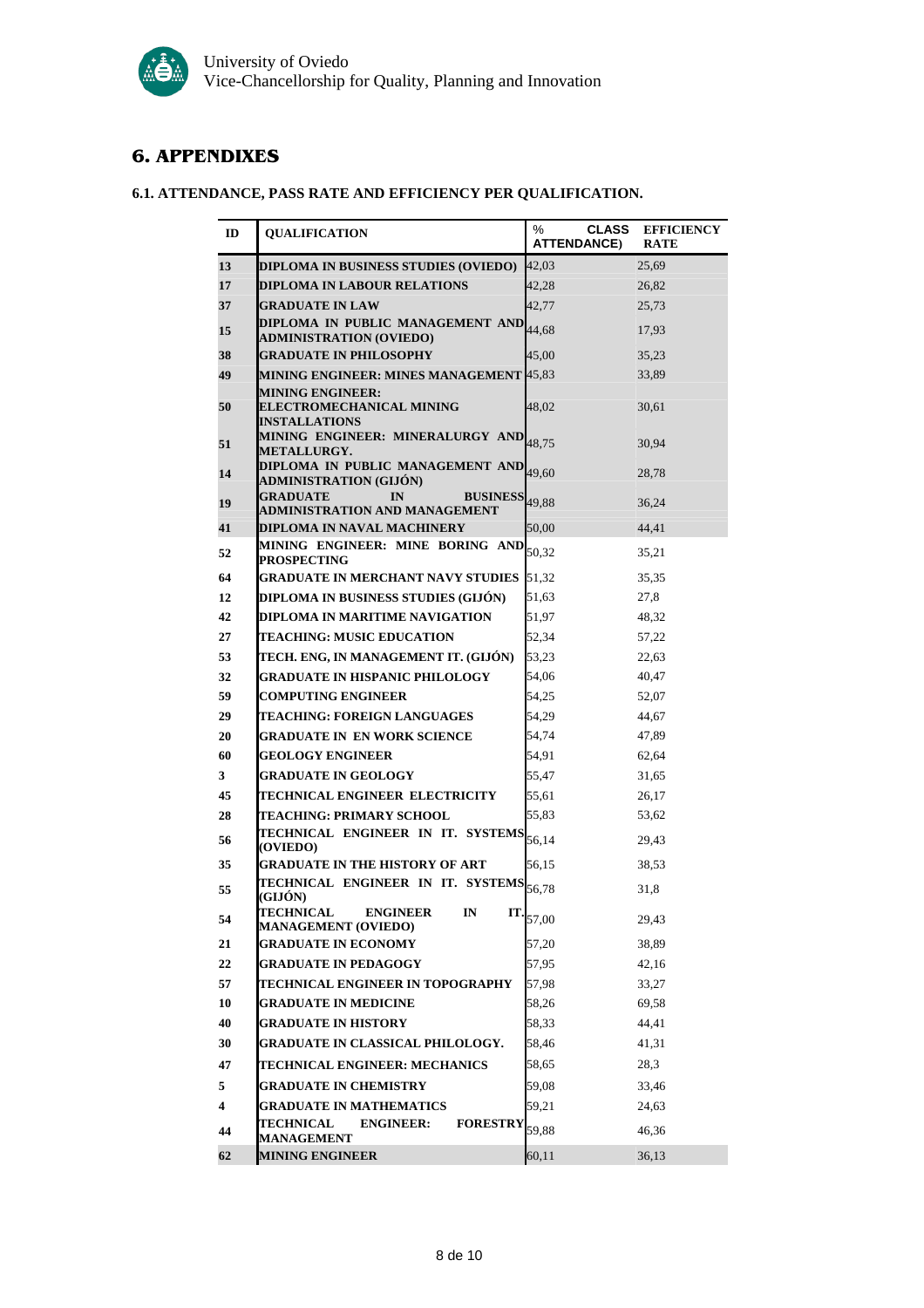

| 25             | <b>TEACHING: PHYSICAL EDUCATION</b>                                                | 60,41                                              | 59,69                            |
|----------------|------------------------------------------------------------------------------------|----------------------------------------------------|----------------------------------|
| 31             | <b>GRADUATE EN FRENCH PHILOLOGY</b>                                                | 61.14                                              | 40.97                            |
| 46             | <b>TECHNICAL</b><br><b>ENGINEER</b><br>INDUSTRIAL $_{61,70}$<br><b>ELECTRONICS</b> |                                                    | 36,24                            |
| 36             | <b>GRADUATE</b><br>IN MUSIC HISTORY<br><b>SCIENCE</b>                              | $AND$ <sub>62,50</sub>                             | 43,99                            |
| 23             | <b>GRADUATE IN PSYCHOLOGY</b>                                                      | 63,14                                              | 48,01                            |
| 34             | <b>GRADUATE IN ROMANCE PHILOLOGY</b>                                               | 64,06                                              | 61,33                            |
| 63             | <b>INDUSTRIAL ENGINEER</b>                                                         | 64.42                                              | 45,88                            |
| 39             | <b>GRADUATE IN GEOGRAPHY</b>                                                       | 64,63                                              | 54,13                            |
| ID             | <b>QUALIFICATION</b>                                                               | $\frac{0}{0}$<br><b>CLASS</b><br><b>ATTENDANCE</b> | <b>EFFICIENCY</b><br><b>RATE</b> |
| 33             | <b>GRADUATE IN ENGLISH PHILOLOGY</b>                                               | 65.13                                              | 42,13                            |
| 24             | <b>TEACHING: SPECIAL EDUCATION</b>                                                 | 65,62                                              | 61,69                            |
| 16             | <b>DIPLOMA IN SPEECH THERAPY</b>                                                   | 67,18                                              | 76,5                             |
| 18             | <b>DIPLOMA IN TOURISM</b>                                                          | 67,34                                              | 53,5                             |
| 26             | <b>TEACHING: PRE-SCHOOL</b>                                                        | 67,39                                              | 65,86                            |
| 61             | <b>CHEMICAL ENGINEER</b>                                                           | 67,41                                              | 46,12                            |
| 6              | <b>DIPLOMA IN NURSING</b>                                                          | 67,50                                              | 78,51                            |
| 48             | <b>TECHNICAL</b><br><b>ENGINEER:</b><br><b>INDUSTRIAI</b><br><b>CHEMISTRY</b>      | 67,66                                              | 39.49                            |
| $\mathbf{1}$   | <b>GRADUATE IN BIOLOGY</b>                                                         | 68,61                                              | 46,1                             |
| $\overline{2}$ | <b>GRADUATE IN PHYSICS</b>                                                         | 68,75                                              | 34,76                            |
| 7              | <b>DIPLOMA IN PHYSIOTHERAPY</b>                                                    | 69,73                                              | 75,42                            |
| 8              | <b>GRADUATE IN BIOCHEMISTRY</b>                                                    | 70,23                                              | 59,37                            |
| 58             | <b>TELECOMMUNICATIONS ENGINEER</b>                                                 | 74,38                                              | 53,83                            |
| 43             | <b>TECHNICAL ENGINEER</b><br>TELECOMMUNICATIONS; TELEMATICS                        | 75,00                                              | 59.31                            |
| 9              | <b>GRADUATE IN ODONTOLOGY (2º LEVEL)</b>                                           | 79,16                                              | 86,47                            |
| 11             | <b>GRADUATE IN ODONTOLOGY</b>                                                      | 84,37                                              | 86,47                            |